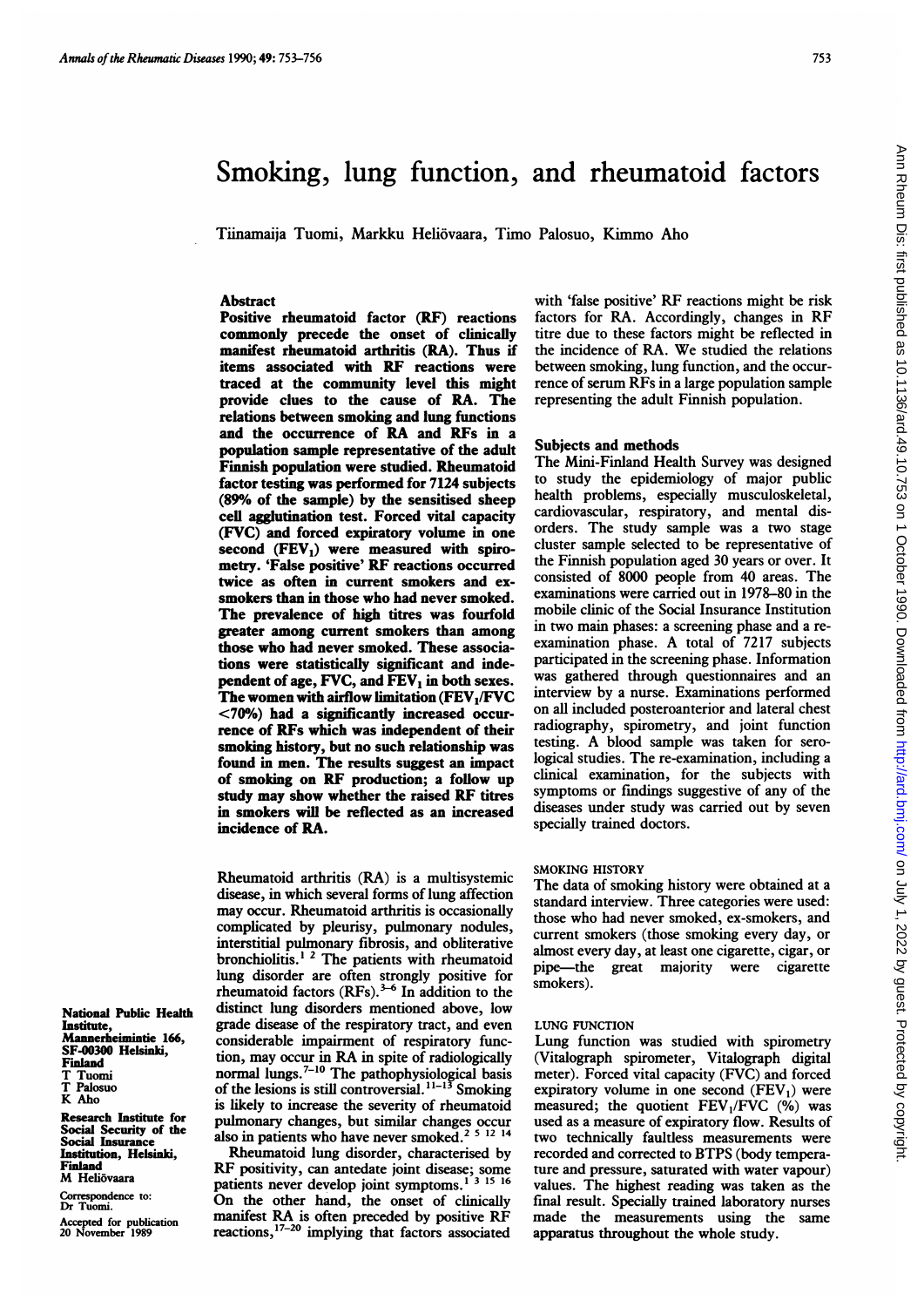#### RHEUMATOID FACTOR TESTS

The sensitised sheep cell agglutination (Waaler-Rose) test was performed for 7124/8000 (89%) people, who form the population of this study. The occurrence of RFs in this series has been described elsewhere.<sup>21</sup> The serum samples were kept frozen at  $-20^{\circ}$ C until 1986, when the sera of those positive in the Waaler-Rose test and those with clinical arthritis were retested for RFs by the latex slide test and enzyme linked immunosorbent assay (ELISA). Data on RF isotypes have been published, $2^{1}$  and were available for this study.

#### PERIPHERAL ARTHRITIS

Peripheral arthritis was verified on the basis of medical history, symptoms, and clinical examination.<sup>22</sup> For the purpose of this study RA was defined as <sup>a</sup> peripheral arthritis not fulfilling the criteria for other forms of specific arthritis, such as psoriatic arthropathy or ankylosing spondylitis with peripheral joint disease. At the clinical examination all patients defined as having RA had evidence of active inflammation or deformities in at least two limb joints (138 cases). Of these cases, those positive in the sensitised sheep cell agglutination test, latex slide test, or both, are referred to as seropositive RA cases (59 cases).<sup>22</sup> Other subjects positive in the sensitised sheep cell agglutination test had no arthritis and are referred to as 'false positive' cases (149 cases).

#### STATISTICAL METHODS

The association between smoking history and expiratory flow and the occurrence of RFs was estimated with a logistic regression model.<sup>23</sup> Age (years) was used as a continuous variable, whereas the other confounding and explanatory variables were classified. Relative risks (estimated as odds ratios) and their 95% confidence intervals were based on the model. The  $\chi^2$  test for trend<sup>24</sup> was used to test the gradient of RF titre according to smoking.

#### **Results**

'False positive' RFs were found to occur about twice as often in current and former smokers as in those who had never smoked. This association was independent of age and expiratory flow in both men and women (table 1).

In the cases with 'false positive' RFs the



Distribution of rheumatoid factor titre (sensitised sheep cell agglutination test) by smoking history in 'false positive' cases. Tests for trends (proportion of each titre by category of smoking): titre 32–64:  $\chi^2$  13.79, p<0.001; titre 128–250;  $\chi^2$ 1.04, non-significant; titre  $\geq 500$ :  $\chi^2$  12.76, p<0.001.

distribution of RF titres differed significantly between the smoking categories (figure). As compared with those who had never smoked, the prevalence of high titres ( $\geq 500$ ) was 1.8fold among ex-smokers and 4.1-fold among current smokers. The trends of low and high titres were statistically significant  $(p<0.001)$ , whereas the proportions of intermediate titres were distributed evenly between the smoking categories.

The women with  $FEV<sub>1</sub>/FVC$  less than 70% had a more than twofold greater occurrence of 'false positive' RFs than those with normal values ( $FEV<sub>1</sub>/FVC \ge 80\%$ ) (table 2). The difference in RF positivity (titre  $\geq$  32) between these groups was statistically significant even when adjusted for age and smoking history. The odds ratio, however, did not increase with increasing RF titre. No such relation was found in men. Forced vital capacity was not associated with the presence of RFs in either RA or 'false positive' cases.

The distributions of IgA, IgG, and IgM RFs were analysed for their associations with smoking and lung functions (data not shown). Although the current smokers with 'false positive' RF reactions had more frequently raised levels of IgG RFs than those who had never smoked, this difference was not seen when the subjects were stratified according to the sensitised sheep cell agglutination titre. No notable differences in the proportions of RF isotypes were found between the categories of FVC or FEV<sub>1</sub>/FVC.

Table <sup>I</sup> Relative risk of rheumatoid factor (RF, sensitised sheep cell agglutination test) positivity by smoking history. Odds ratio and 95% confudence interval (CI) adjusted for age and FEV,/FVC\*

| Smoking<br>history | Total<br>number | 'False positives' |               |                |               |               |                            | Seropositive RA |               |                |
|--------------------|-----------------|-------------------|---------------|----------------|---------------|---------------|----------------------------|-----------------|---------------|----------------|
|                    |                 | $RF \ge 32f$      |               |                | $RF \geq 64f$ |               |                            |                 |               |                |
|                    |                 | $\boldsymbol{n}$  | Odds<br>ratio | 95% CI         | n             | Odds<br>ratio | 95% CI                     | n               | Odds<br>ratio | 95% CI         |
| Women              |                 |                   |               |                |               |               |                            |                 |               |                |
| Non-smoker         | 2997            | 55                | 1.0           |                | 32            | 1.0           |                            | 34              | 1.0           |                |
| Ex-smoker          | 364             | 10                | 1.7           | $0.8$ to $3.4$ | 8             | 2.3           | $1.0$ to $5.2$             | 5               | $1-7$         | $0.7$ to $4.6$ |
| Smoker             | 495             | 12                | 1.4           | $0.7$ to $2.8$ | 11            | 2.3           | $1 \cdot 1$ to $4 \cdot 8$ | 4               | $1 \cdot 1$   | $0.4$ to $3.2$ |
| Men                |                 |                   |               |                |               |               |                            |                 |               |                |
| Non-smoker         | 967             | 13                | 1.0           |                | 10            | 1.0           |                            | 4               | 1.0           |                |
| Ex-smoker          | 1114            | 27                | 1.6           | $0.8$ to $3.2$ | 21            | 1.7           | $0.8$ to $3.6$             | 8               | 1.5           | $0.5$ to $5.1$ |
| Smoker             | 1187            | 32                | 2.1           | $1.1$ to $4.1$ | 28            | 2.5           | $1.2$ to $5.2$             | 4               | 0.9           | $0.2$ to $3.9$ |

\*FEV<sub>1</sub>=forced expiratory volume in one second; FVC=forced vital capacity.<br>†Cases positive for RF with two different cut off limits (titre  $\geq 32$  and  $\geq 64$ ).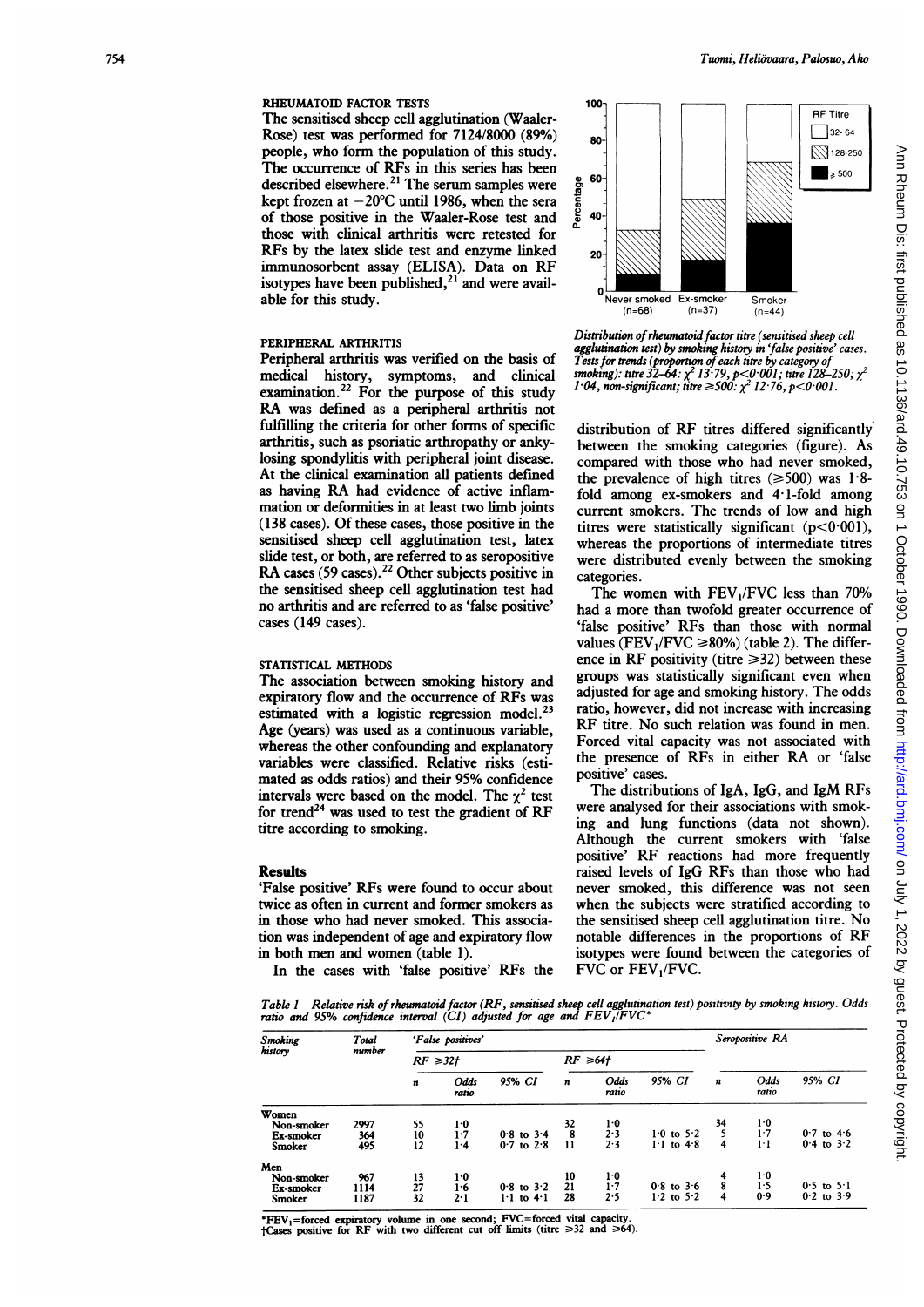755

Table 2 Relative risk of rheumatoid factor (RF, sensitised sheep cell agglutination test) positivity by expiratory flow (FEV,IFVC).\* Odds ratio and 95% confidence interval (CI) adjusted for age and smoking history

| <i>FEV ,IFVC</i><br>$($ %) | <b>T</b> otal<br>number | 'False positives' |               |                |                  |               |                |    | Seropositive RA |                |  |
|----------------------------|-------------------------|-------------------|---------------|----------------|------------------|---------------|----------------|----|-----------------|----------------|--|
|                            |                         | $RF \ge 32t$      |               |                | $RF \geq 64f$    |               |                |    |                 |                |  |
|                            |                         | n                 | Odds<br>ratio | 95% CI         | $\boldsymbol{n}$ | Odds<br>ratio | 95% CI         | n  | Odds<br>ratio   | 95% CI         |  |
| Women                      |                         |                   |               |                |                  |               |                |    |                 |                |  |
| $≥80.0$                    | 2254                    | 42                | $1-0$         |                | 29               | $1-0$         |                | 19 | $1-0$           |                |  |
| $70.0 - 79.9$              | 1415                    | 24                | 0.8           | $0.5$ to $1.4$ | 16               | 0.8           | $0.4$ to $1.5$ | 20 | ŀl              | $0.5$ to $2.2$ |  |
| < 70.0                     | 187                     | 11                | 2.7           | $1.3$ to $5.7$ | -6               | 2.0           | $0.8$ to 5.3   | 4  | 1.3             | $0.4$ to $4.2$ |  |
| Men                        |                         |                   |               |                |                  |               |                |    |                 |                |  |
| ≥80.0                      | 1714                    |                   | 1.0           |                | 26               | ŀ0            |                |    | 1.0             |                |  |
| $70.0 - 79.9$              | 1214                    | $\frac{30}{32}$   | $1 - 1$       | $0.6$ to $1.9$ | 25               | $1-0$         | $0.5$ to $1.8$ |    | 0.5             | $0.2$ to $1.8$ |  |
| < 70.0                     | 340                     | 10                | $1-0$         | 0.4 to $2.2$   | -8               | 0.8           | $0.3$ to $2.0$ | 3  | 0.8             | $0.2$ to $3.8$ |  |

\*FEV<sub>1</sub>=forced expiratory volume in one second; FVC=forced vital capacity.<br>†Cases positive for RF with two different cut off limits (titre  $\geq 32$  and  $\geq 64$ ).

## **Discussion**

After appropriate stimulation peripheral blood lymphocytes of most healthy subjects can be induced to produce RFs.<sup>25</sup> Infections and immunisations have been shown to cause transient RF production<sup>26 27</sup> that depends on continued immunological stimulation. For example, in subacute bacterial endocarditis antibiotic treatment led to a rapid decrease in RF titre.<sup>26</sup> Very little is known about the causes of persistently positive RF reactions. In patients with RA RFs are produced in large amounts and often during their whole lifetime. The role of RFs in the pathogenesis of RA is unknown, yet it is commonly believed that immune complexes containing RFs constitute a selfperpetuating system amplifying the synovial inflammatory process.<sup>28</sup> This interpretation, however, does not explain the common occurrence of RFs before clinical RA, as in this phase there is no humoral evidence of inflammation.<sup>29</sup>

Only a small minority of the subjects with 'false positive' RF reactions will develop RA, but the risk increases with increasing RF titre.<sup>20</sup> An association exists between RA and certain histocompatibility markers, particularly HLA- $DR4<sup>30</sup>$ <sup>31</sup> but the occurrence of RFs in subjects without RA is not associated with these markers.<sup>32–34</sup> It is not known whether the genesis of RFs is different in the subjects who will develop RA and in those remaining healthy.

In epidemiological studies carried out in England by Lawrence and associates $35$  seropositive subjects without RA more often had radiological evidence of pulmonary fibrosis in the upper zones of the lungs and thickening of the basal pleura than seronegative subjects. 'False positive' RF reactions occurred more often in urban than rural areas, but no association was found with smoking. On the other hand, Mathews et al, from Australia, provided tentative evidence for a somewhat increased prevalence of 'false positive' RF reactions among smokers.<sup>36</sup> In our series, which is considerably larger, RFs were not associated with either radiological findings or urban surroundings (data not shown), but we found a significant association between smoking and the occurrence of 'false positive' RF reactions. The proportion of smokers increased with increasing RF titre, suggesting <sup>a</sup> causal relation. High titre antinuclear antibodies in smokers have been reported previously by Mathews et al.<sup>36</sup>

The emphasis of our study was on subjects with 'false positive' RF reactions. The number of patients with RA was too small for any detailed analysis. As  $FEV<sub>1</sub>/FVC$  mainly shows obstruction of the middle sized airways, functional debility of the small airways might have gone undetected.

Interestingly, the non-arthritic women with markedly decreased FEV,/FVC had a significandy increased occurrence of RFs independently of their smoking history. This supports an earlier finding of a connection between severe dyspnoea and occurrence of RFs among women participating in an Australian health survey.<sup>36</sup> Whether this RF production is a mark of underlying rheumatoid lung affection is not known.

The association of smoking and 'false positive' RF reactions, particularly in the highest titre group, was sufficiently strong for it to have biological significance. The recent reports of an increased incidence of RA among smokers<sup>37</sup> <sup>38</sup> are of considerable interest, as RFs often precede clinical RA. One can postulate a chain of events from an exogenous trigger (such as smoking) to the development of RA in genetically susceptible subjects through increased RF production. A follow up of this survey may enable us to find out whether raised RF titres of smokers predict the development of RA.

Supported in part by grants for T Tuomi from the Finnish Antituberculosis Association, the Syntex Award for Rheumatology, and the Finnish Medical Foundation.

- 1 Turner-Warwick M. Immunology of the lung. London: Arnold,
- 1978.<br>
2 Hunninghake G W, Fauci A S. Pulmonary involvement in<br>
collagen vascular diseases. Am Rev Respir Dis 1979; 119:<br>
471–503.
- <sup>3</sup> Tomasi T B, Fudenberg H H, Finby N. Possible relationship of rheumatoid factors and pulmonary disease. Am J Med 1962; 33: 243-8.
- 4 Sievers K, Aho K, Hurri L, Perttala Y. Studies of rheumation diumonary disease. A comparison of rontgenological<br>findings among patients with high rheumatoid factor tiers<br>and with completely negative reactions. Acta Tube
	-
- 
- 
- 
- 
-